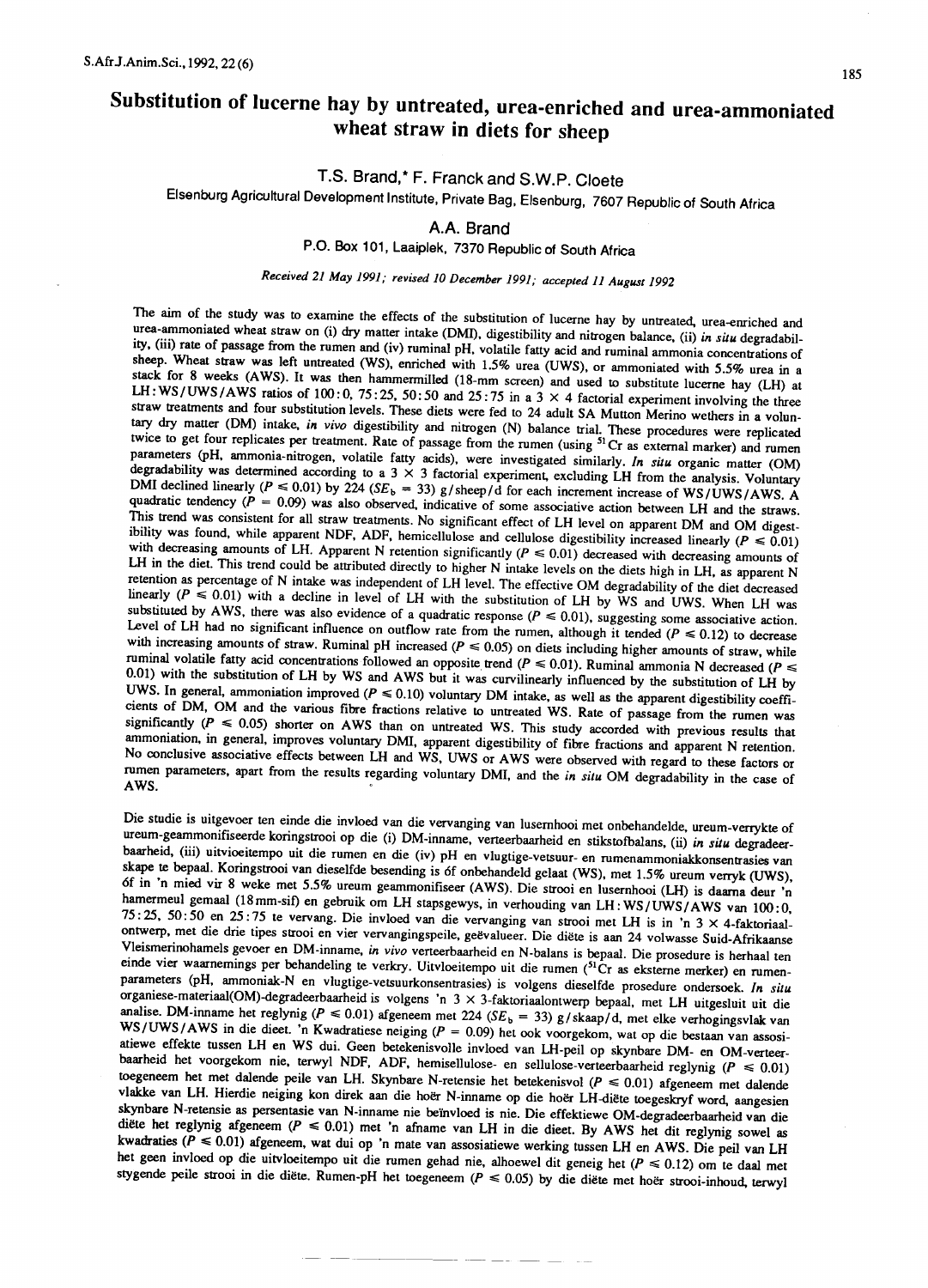vlugtige-vetsuurkonsentrasie die teenoorgestelde neiging ( $P \le 0.01$ ) getoon het. Rumenammoniak-N-konsentrasies het gedaal ( $P \le 0.01$ ) by die vervanging van LH deur WS en AWS, maar is kurvilinêer beïnvloed deur die vervanging van LH deur UWS. Oor die algemeen het ammonifisering DM-inname sowel as DM-, OM- en veselvertering relatief tot WS verhoog ( $P \le 0.10$ ). Uitvloeitempo uit die rumen was betekenisvol ( $P \le 0.05$ ) korter vir AWS as vir WS. Samevattend ondersteun die studie vorige resultate dat ammonifisering DM-inname, verteerbaarheid van die veselfraksies en skynbare N-retensie verbeter. Geen definitiewe assosiatiewe werking tussen LH en WS, UWS of AWS in terme van hierdie faktore of die gemete rumenparameters is waargeneem nie, behalwe die resultate betreffende vrywillige DMI, en die *in situ* OM-degradeerbaarheid by AWS.

**Keywords:** Ammoniation, *in situ* degradation, lucerne hay, rate of passage, rumen ammonia, sheep, volatile fatty acids, wheat straw.

\* To whom correspondence should be addressed.

#### **Introduction**

Lucerne hay is valued highly as a feedstuff for sheep, but is expensive and difficult to obtain in some years. Wheat straw, on the other hand, is normally abundant in the grain-producing areas. The degree to which straw can be utilized as a feedstuff for sheep is, however, limited due to a poor nutrient content (O'Donovan, 1983) and low inherent digestibility (Leng, 1982). Increasing the straw content of diets also reduced dry matter (DM) intake and production (O'Donovan, 1983; Brand *et al.,* 1991b).

Chemical upgrading of low-quality roughages by ammonia (Sundstøl et al., 1978) has been frequently investigated over the past few years. Several studies (Cloete & Kritzinger, 1984; Brand & Cloete, 1988; Brand *et al.,* 1991a) indicated that ammoniation increases the nutritive value and utilization of wheat straw. Romero *et al.* (1970) found that the addition of urea to wheat straw diets increased feed intake and suggested that the role of urea was to increase feed intake presumably through an increased rate of fermentation. Leng (1982) therefore accentuated the need for a continuous supply of urea in the rumen, and suggested that the optimum rumen ammonianitrogen concentration for maximal microbial synthesis is in the order of 5-8 mg/100 ml (Satter & Roffler, 1977). The higher intake due to ammoniation may decrease retention time in the rumen (Thornton & Minson, 1972; 1973). This will tend to increase the ratio of microbial cells to volatile fatty acids (VFA). Under these circumstances less energy substrates and more microbial protein would be available from rumen fermentation (Leng, 1982), which would probably increase the efficiency of utilization of feed. Oji *et al.* (1979), on the other hand, reported an increase in the total VFA concentrations in the rumen due to the ammoniation of roughages.

Several researchers found positive associative effects between lucerne hay and poor-quality roughages in terms of digestibility (Hunt *et al.,* 1985), intake (Soofi *et al., 1982),*  $VFA$  ruminal ammonia-nitrogen  $(NH_3-N)$  levels, rate of passage from the rumen and *in sacco* rate of fibre digestion (Ndlovu & Buchanan-Smith, 1985) as well as daily gain (Brandt & Klopfenstein, 1986a). Leng (1982) postulated that there is a strong possibility that a small supplement of lucerne hay may have a beneficial effect on microbial growth, by providing essential co-factors.

The objectives of this study were therefore to determine the extent of improvement in the utilization of untreated, ureaenriched or urea-ammoniated wheat straw by the addition of lucerne hay, and to quantify the improvement in the utilization of wheat straw due to ammoniation. The effects of the substitution of lucerne hay by untreated, urea-enriched or ureaammoniated wheat straw on (i) dry matter intake, digestibility and nitrogen balance, (ii) *in situ* degradability, (iii) rate of passage from the rumen and (iv) ruminal pH, VFA and rumina! ammonia concentrations of sheep were therefore examined.

## **Experimental procedure**

The same batch of wheat straw was divided and treated as follows:

- 1. Wheat straw (no treatment applied) (WS).
- 2. Wheat straw enriched with 1.5% urea. Solution applied and dried prior to mixing the diets (UWS).
- 3. Wheat straw ammoniated with 5.5% urea in a stack, covered with a plastic sheet for 8 weeks and dried afterwards (AWS) (Cloete & Kritzinger, 1984).

Lucerne hay (LH) as well as WS, UWS and AWS were hammermilled through a 18-mm screen, whereafter LH was substituted in a stepwise fashion by WS, UWS and AWS. The diets were composed to contain 100, 75, 50, and 25% lucerne hay combined with 0, 25, 50, or 75% of either WS, UWS or AWS, and were thoroughly mixed in a horizontal mixer.

#### Metabolism trial

Twenty four rwnen-cannulated South African Mutton Merino (SAMM) wethers were used as experimental animals (2 per diet) and the procedure was replicated twice. The wethers were randomly allocated to the different diets and subjected to a 45 day trial period, consisting of a 21-day adaption period, a 10 day period to calculate intake, followed by 4 days at 85% of *ad libitum* intake prior to a lO-day collection period, during which faeces and urine were collected. During the collection period, the experimental animals were fed at a level of 85% of *ad libitum* intake in two equal portions at 8: 00 and 16: 00. They had free access to water at all times. Representative feed, faeces and urine samples were taken daily and pooled for analysis. Dry matter (DM), organic matter (OM) and crude protein (CP) contents of feed and faeces samples as well as the N content of urine samples were determined (AOAC, 1984). Lignin, acid detergent fibre (ADF), neutral detergent fibre (NDF), cellulose and hemicellulose contents were determined as described by van Soest (1963) and van Soest & Wine (1967). Apparent digestibility coefficients were calculated for DM, OM, CP, ADF, NDF, cellulose and hemicellulose, while apparent N retention was also obtained.

## Degradability study

The OM degradability of the 10 differently composed diets (comprising LH and LH substituted by 25, 50, or 75% WS, UWS, or AWS) were determined by the *in situ* techniques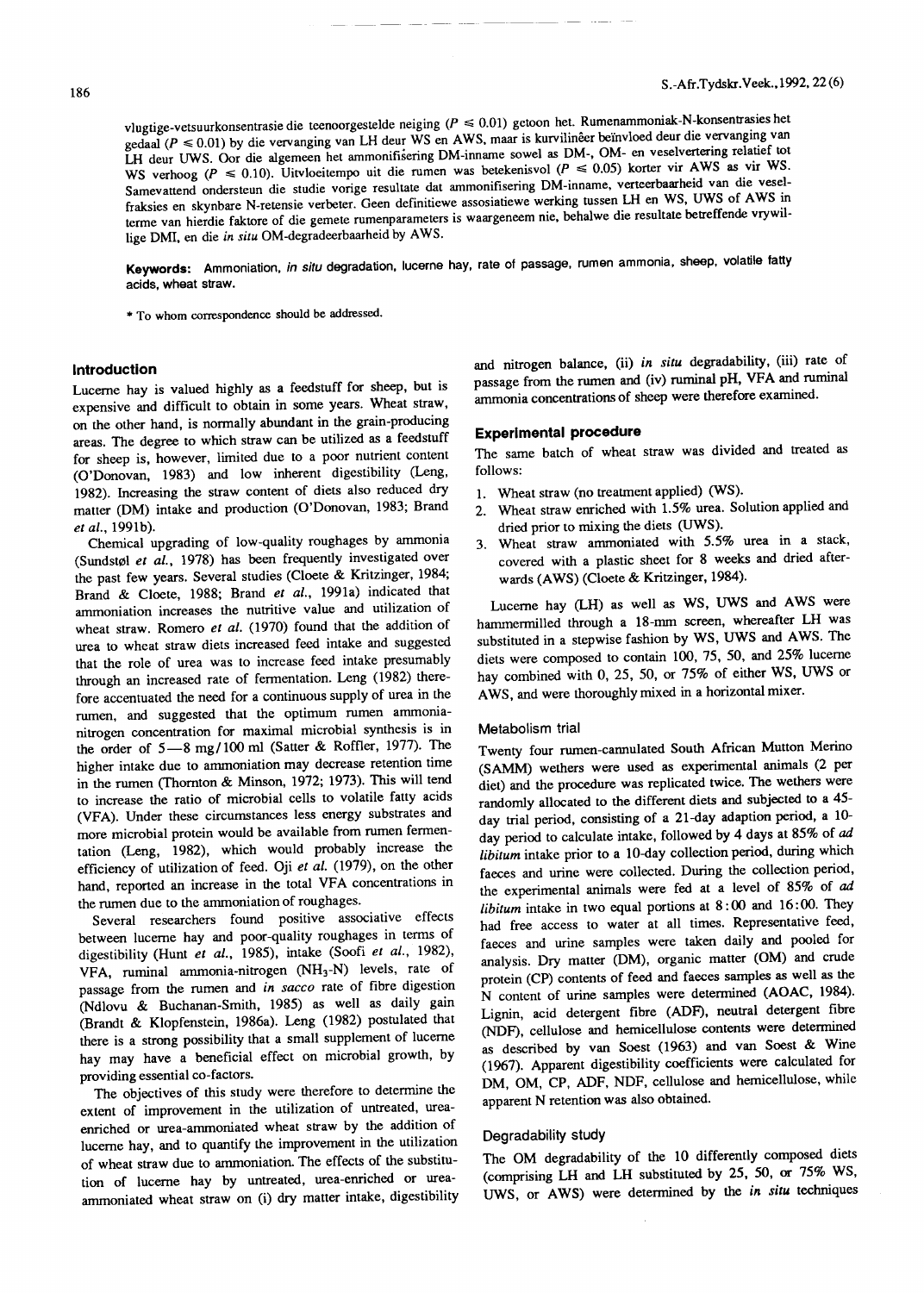described by Driver & McDonald (1979) and Orskov *et al.*<br>(1980) Polyaster bags (14  $\times$  0 cm) with 52 (1980). Polymer bags (1989). Polymer a 53-pm mesh we used. Diet samples  $(2 g)$  were milled through a Wiley mill with a 1-mm sieve, and placed into the bags. The bags  $\frac{1}{2}$   $\frac{1}{2}$   $\frac{1}{2}$   $\frac{1}{2}$   $\frac{1}{2}$   $\frac{1}{2}$   $\frac{1}{2}$   $\frac{1}{2}$   $\frac{1}{2}$   $\frac{1}{2}$   $\frac{1}{2}$   $\frac{1}{2}$   $\frac{1}{2}$   $\frac{1}{2}$   $\frac{1}{2}$   $\frac{1}{2}$   $\frac{1}{2}$   $\frac{1}{2}$   $\frac{1}{2}$   $\frac{1}{2}$   $\frac{1}{2}$   $\frac{1}{2}$   $(35 - 40\%)$  for the same of the placed in lukewarm water  $\frac{1}{2}$   $\frac{1}{2}$  for 1 min, whereafter they were inserted into the  $\frac{1}{24}$  as  $\frac{1}{26}$  as  $\frac{1}{20}$  in  $\frac{1}{21}$ ,  $\frac{1}{21}$ ,  $\frac{1}{21}$ ,  $\frac{1}{21}$ ,  $\frac{1}{21}$ ,  $\frac{1}{21}$ ,  $\frac{1}{21}$ ,  $\frac{1}{21}$ ,  $\frac{1}{21}$ ,  $\frac{1}{21}$ ,  $\frac{1}{21}$ ,  $\frac{1}{21}$ ,  $\frac{1}{21}$ ,  $\frac{1}{21}$ ,  $\frac{1}{21}$ , 24, 36, 48, or 72 h. This procedure was replicated, giving a total of six observations for each variable studied. The sheep received lucerne hay (milled through an 18-mm screen) *ad libitum* during the experimental period. At the end of each incubation period, the bags were removed from the rumen, rinsed under running tap water until no further colour washed out from the bags, and dried in a force-draught oven at 65°C for 48 h. Contents of bags were removed and residual OM (AOAC, 1984) was determined. The percentage of material degraded was determined according to the model of Ørskov & McDonald (1979):

$$
p = a + b (1 - e^{-ct}),
$$

where  $p =$  the actual degradation of time *t*;  $a =$  the intercept of the degradation curve at time zero;  $b =$  the potential degradability of the insoluble fraction; and  $c =$  the rate constant for the degradation of the fraction described by *b.*

Iterative least-squares procedures were used for the determination of the non-linear functions (Stratgraphics, 1986). The effective degradability *(P)* was calculated from the equation:

$$
P=a+\frac{bc}{c+k}\ ,
$$

where  $k =$  the outflow rate from the rumen. Fractional outflow rates of 0.02 and 0.05 were used in the calculations. No provision for lag time was made due to a relative short lag time  $(±)$ 20 min), which would not affect the effective degradation (McDonald, 1981).

## Rate of passage

The rate-of-passage study was executed as described with the metabolism trial. The wethers were adapted to the different diets, at *ad libitum* intake, for 14 days. Thereafter, approximately 45 g of feed, marked with <sup>51</sup>Cr mordant (Udén et al., 1980) was placed into the rumen of each sheep, and mixed thoroughly with rumen contents. Each sheep received between 0.1 and 0.2 mCi <sup>51</sup>Cr. Faeces were collected every 8 h for 10 successive days. Radioactivity in the faeces was determined using a Gamma counter and was expressed in cpm <sup>51</sup>Cr per gram dry matter. The mean retention time  $(R\bar{t})$  of the marked particles was calculated from the excretion curve, using the following equation (Pienaar & Roux, 1984):

$$
R\bar{t} = \frac{1}{N} \sum \{ n[t^1 + t) \div 2] \},
$$

where  $n = {}^{51}Cr$  counts excreted between *t* and  $t<sup>1</sup>$ , representing the sum of these counts for successive intervals until  $n = 0$ , and  $N =$  total number of marker counts excreted. The rate of passage was calculated as the inverse of *Ri.*

## Rumen parameters

Ruminal samples from four rumen-fistulated sheep per diet

(procedure described in the metabolism trial) were collected at the end of the rate-of-passage study. Samples were collected at three times (2, 4, and 8 h post feeding) and pooled for analyses. The pH of the samples were measured immediately after sampling. The ruminal fluid samples were then separated from the solid fractions by a  $0.5$ -mm sieve. Samples for rumen N N determination (50 ml) were acidified with 10 ml 1N  $H_2SO_4$ and frozen. Rumen ammonia concentrations in the rumen fluid were determined by an Auto Analyser with Industrial Method no 334-74 W/B (1977) (Technicon Industrial Systems, Tarrytown, New York). Samples for VFA determination were centrifuged at 3 000 revolutions per minute (r.p.m.) for 20 min. 10% NaOH (1 ml) was added to 9 ml of the supernatant liquid, to prevent fermentation, and frozen at -15°C. Prior to analysis, the samples were treated with a 25% metaphosphoric acid solution per 5 ml of sample, and centrifuged at 3000 r.p.m. for 10 min. Acetic, propionic, isobutyric, n-butyric and isovaleric acid concentrations were determined using a gas chromatography by the procedure described by Cottyn  $\&$ Boucque (1968).

#### Statistical analysis

The results were analysed according to standard procedures for a  $3 \times 4$  factorial design (Snedecor & Cochran, 1980), involving the three straw treatments and four LH substitution levels. Initially, the replication of the experiment over two periods was also included as a factor. In the absense of a significant influence or significant interactions involving period, it was excluded from the fmal analyses. Where no significant *(P* > 0.05) interaction occurred between main effects, the degrees of freedom for levels of LH substitution were partitioned into orthogonal polynomials, depicting linear and quadratic trends. In the presence of significant  $(P \le 0.05)$  interactions between straw treatment and substitution level, a nested design was used. In this analysis, orthogonal polynomials were fitted within straw treatments. Regression coefficients describing responses to LH substitution were expressed on a per increment substitution basis, i.e. LH levels of 100%, 75%, 50%, or 25% were coded as I, 2, 3, or 4. In case of the OM degradability study, the LH diet was excluded from the statistical analysis, which was conducted according to a 3 (type of straw)  $\times$  3 (level of substitution) factorial design.

## **Results and Discussion**

## Chemical composition

Substitution of LH by WS resulted in a marked reduction in CP content of the diet (Table I), due to the much lower CP levels in WS compared to LH (3.4% vs. 17.0% CP respectively). A similar trend was observed in the case of UWS and AWS, but the magnitude of the reduction was reduced, owing to a smaller difference in CP content between LH and UWS (11.7% CP) or AWS (8.0% CP). Substitution of LH by wheat straw generally resulted in increased NDF, ADF, hemicellulose and cellulose contents, while lignin content tended to decline (Table 1). Corresponding results, involving 60:40 roughage: concentrate diets and the substitution of LH by AWS, were obtained previously (Brand *et al., 1990).*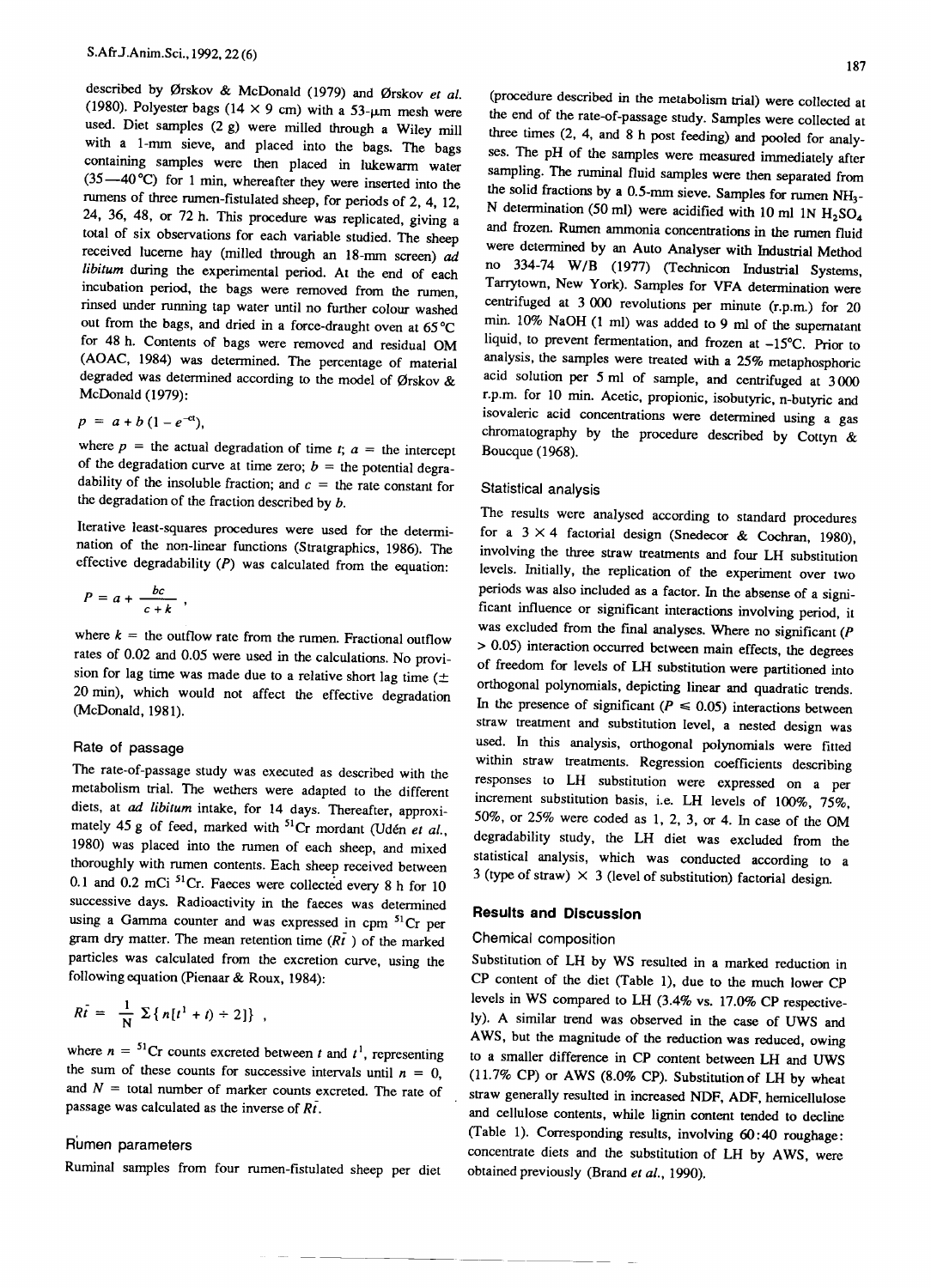|                                |               |                   |                  |                            | Chemical composition          |                    |           |        |  |  |  |  |  |  |
|--------------------------------|---------------|-------------------|------------------|----------------------------|-------------------------------|--------------------|-----------|--------|--|--|--|--|--|--|
| Diet <sup>1</sup>              | Dry<br>matter | Organic<br>matter | Crude<br>protein | Acid<br>detergent<br>fibre | Neutral<br>detergent<br>fibre | Hemi-<br>cellulose | Cellulose | Lignin |  |  |  |  |  |  |
| 100 LH                         | 92.1          | 90.9              | 17.0             | 39.0                       | 48.7                          | 9.7                | 31.5      | 7.5    |  |  |  |  |  |  |
| 75 LH: 25 WS                   | 92.4          | 92.0              | 13.6             | 42.1                       | 55.9                          | 13.5               | 35.1      | 7.2    |  |  |  |  |  |  |
| 50 LH : 50 WS                  | 92.7          | 93.2              | 10.2             | 45.2                       | 61.1                          | 17.4               | 38.8      | 6.9    |  |  |  |  |  |  |
| 25 LH: 75 WS                   | 93.0          | 94.3              | 6.8              | 48.4                       | 70.3                          | 21.2               | 42.4      | 6.6    |  |  |  |  |  |  |
|                                | 92.4          | 92.0              | 15.7             | 42.1                       | 55.9                          | 13.5               | 35.1      | 7.2    |  |  |  |  |  |  |
| 75 LH: 25 UWS                  | 92.7          | 93.2              | 14.4             | 45.2                       | 63.1                          | 17.4               | 38.8      | 6.9    |  |  |  |  |  |  |
| 50 LH: 50 UWS                  | 93.0          | 94.3              | 13.1             | 48.4                       | 70.3                          | 21.2               | 42.4      | 6.6    |  |  |  |  |  |  |
| 25 LH: 75 UWS<br>75 LH: 25 AWS | 92.4          | 92.0              | 14.8             | 41.9                       | 56.0                          | 14.1               | 34.6      | 7.1    |  |  |  |  |  |  |
| 50 LH: 50 AWS                  | 92.7          | 92.5              | 12.5             | 44.8                       | 63.2                          | 18.5               | 37.6      | 6.8    |  |  |  |  |  |  |
| 25 LH: 75 AWS                  | 93.0          | 93.3              | 10.3             | 47.8                       | 70.6                          | 22.8               | 40.7      | 6.5    |  |  |  |  |  |  |

|  |  |  |  | Table 1 Chemical composition of the experimental diets (DM basis) |  |  |
|--|--|--|--|-------------------------------------------------------------------|--|--|
|--|--|--|--|-------------------------------------------------------------------|--|--|

<sup>1</sup> LH = lucerne hay; WS = untreated wheat straw; UWS = urea-enriched wheat straw; AWS = urea-ammoniated wheat straw.

**Table 2** Dry-matter intake, DM, OM, NDF, ADF, hemicellulose and cellulose digestibility and N balance of differently combined diets in which lucerne hay was substituted (25%, 50%, 75%) by untreated, urea-enriched and urea-ammoniated wheat straw

|                             |      | Level of lucerne hay | SE   |      |      |        |
|-----------------------------|------|----------------------|------|------|------|--------|
| Parameter                   | 100% | 75%                  | 50%  | 25%  | Mean | $LSD*$ |
| Dry-matter intake $(g/d)$   | 2248 | 1957                 | 1591 | 1556 | 74   | 228    |
| Apparent digestibility of:  |      |                      |      |      |      |        |
| Dry matter (%)              | 61.3 | 59.4                 | 59.1 | 59.1 | 0.9  | 2.77   |
| Organic matter $(\%)$       | 61.8 | 59.8                 | 59.4 | 59.5 | 0.9  | 2.77   |
| Neutral detergent fibre (%) | 48.4 | 52.1                 | 55.0 | 60.6 | 1.0  | 3.08   |
| Acid detergent fibre $(\%)$ | 50.6 | 51.1                 | 54.1 | 59.6 | 1.0  | 3.08   |
| Hemicellulose (%)           | 39.1 | 53.3                 | 59.3 | 68.6 | 1.9  | 5.85   |
| Cellulose $(%)$             | 60.9 | 61.3                 | 63.1 | 66.7 | 1.2  | 3.70   |
| Nitrogen balance:           |      |                      |      |      |      |        |
| Nitrogen intake $(g/d)$     | 45.5 | 35.9                 | 24.7 | 19.1 | 1.2  | 3.70   |
| Nitrogen excretion $(g/d)$  |      |                      |      |      |      |        |
| Faeces                      | 12.1 | 10.5                 | 8.0  | 7.4  | 0.4  | 1.23   |
| Urine                       | 25.5 | 19.6                 | 13.0 | 8.3  | 0.7  | 2.16   |
| Apparent nitrogen           |      |                      |      |      |      |        |
| retention $(g)$             | 7.9  | 6.0                  | 4.4  | 3.5  | 0.8  | 2.47   |

 $* P \le 0.05.$ 

### Metabolism trial

The effect of LH level (100%, 75%, 50%, and 25%) on the results of the voluntary intake and digestion trial is presented in Table 2, while the effect of type of straw (WS, UWS and AWS) is presented in Table 3. No interactions  $(P > 0.05)$ were observed between LH substitution level and straw type, except in the case of apparent CP digestibility, and these results are presented separately in Table 4. Dry-matter intake (DMI) was linearly reduced  $(P \le 0.01)$  by 224  $(SE_b = 33.1)$ g/ d for each increment increase in WS inclusion level. This trend accounted for 92% of the variance in DMI associated with LH substitution levels. Although not significant, there was evidence of a quadratic response  $(P = 0.09)$ , contributing another 5.1% to the variance accounted for by the diets, and suggesting the possibility of limited associative action between LH and wheat straw with regard to DMI. The linear regression of DMI on LH level was the following:

 $DMI = 1838 g - 244.2 (x - 2.5)$ 

where *x* represents the inclusion levels of 1(25%), 2(50%), 3(75%), and 4(100%). The equation for the quadratic response was the following:

DMI = 1758  $g - 244.2(x - 2.5) + 63.96(x - 2.5)^2$ .

These results were, however, in general agreement with results reported by Brand *et al.* (1990; 1991b), who found linear decreases in DMI as LH was substituted by AWS or WS in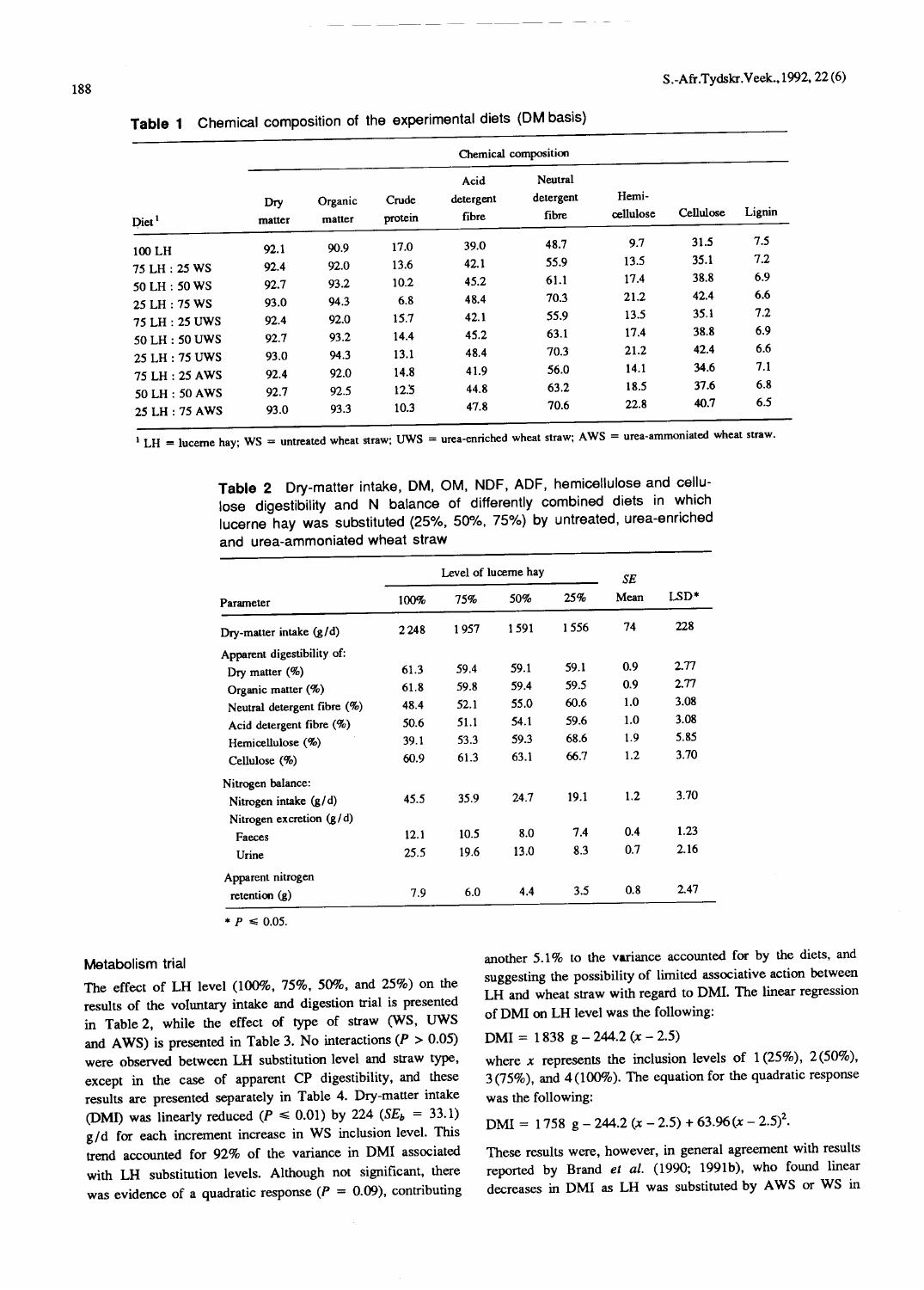**Table 3** Dry-matter intake, DM, OM, NDF, ADF, hemicellulose and cellulose digestibility and N balance of untreated, urea-enriched and urea-ammoniated wheat straw fed in combination with lucerne hay to sheep

|                             |           | Type of straw <sup>1</sup> |            |            |      |
|-----------------------------|-----------|----------------------------|------------|------------|------|
| Paramenter                  | <b>WS</b> | <b>UWS</b>                 | <b>AWS</b> | SE<br>mean | LSD* |
| Dry-matter intake $(g/d)$   | 1748      | 1819                       | 1946       | 64         | 192  |
| Apparent digestibility of:  |           |                            |            |            |      |
| Dry matter $(\%)$           | 58.2      | 60.1                       | 60.9       | 0.78       | 2.34 |
| Organic matter (%)          | 58.7      | 60.5                       | 61.2       | 0.76       | 2.28 |
| Neutral detergent fibre (%) | 51.8      | 53.4                       | 57.3       | 0.89       | 2.67 |
| Acid detergent fibre (%)    | 52.5      | 54.9                       | 54.4       | 0.87       | 2.60 |
| Hemicellulose (%)           | 48.3      | 51.6                       | 65.2       | 1.69       | 5.07 |
| Cellulose (%)               | 61.9      | 62.8                       | 64.3       | 1.00       | 3.00 |
| Nitrogen balance:           |           |                            |            |            |      |
| Nitrogen intake $(g/d)$     | 26.4      | 33.4                       | 34.1       | 1.05       | 3.15 |
| Nitrogen excretion (g/d)    |           |                            |            |            |      |
| Faeces                      | 8.5       | 9.1                        | 11.1       | 0.35       | 1.05 |
| Urine                       | 13.3      | 19.1                       | 17.3       | 0.62       | 1.86 |
| Apparent nitrogen           |           |                            |            |            |      |
| retention $(g)$             | 4.6       | 5.2                        | 5.7        | 0.72       | 2.16 |

 $1 WS$  = untreated wheat straw; UWS = urea-enriched wheat straw; AWS = ureaammoniated wheat straw.

 $* P \le 0.05.$ 

**Table 4** Apparent crude protein digestibility of 10 different diets in which lucerne hay was substituted (25%, 50%, 75%) by untreated, urea-enriched and urea-ammoniated wheat straw

| Diet <sup>1</sup> | Crude protein digestibility $(\%)^*$ |  |  |  |  |
|-------------------|--------------------------------------|--|--|--|--|
| $100$ LH : 0 WS   | 72.6                                 |  |  |  |  |
| 75 LH: 25 WS      | 70.1                                 |  |  |  |  |
| 50 LH: 50 WS      | 64.9                                 |  |  |  |  |
| 25 LH : 75 WS     | 50.9                                 |  |  |  |  |
| $100$ LH : 0 UWS  | 72.7                                 |  |  |  |  |
| 75 LH : 25 UWS    | 73.3                                 |  |  |  |  |
| 50 LH: 50 UWS     | 72.2                                 |  |  |  |  |
| 25 LH : 75 UWS    | 72.8                                 |  |  |  |  |
| $100$ LH : 0 AWS  | 74.6                                 |  |  |  |  |
| 75 LH : 25 AWS    | 67.3                                 |  |  |  |  |
| 50 LH : 50 AWS    | 65.3                                 |  |  |  |  |
| 25 LH : 75 AWS    | 56.3                                 |  |  |  |  |
|                   |                                      |  |  |  |  |

 $<sup>1</sup> LH$  = lucerne hay; WS = untreated wheat straw; UWS</sup>  $=$  urea-enriched wheat straw;  $AWS =$  urea-ammoniated wheat straw.

 $*$  *SE* mean = 1.30%; LSD  $(P \le 0.05) = 5.13\%$ .

diets for growing lambs. Hunt *et al.* (1988) similarly reported no significant associative effect in voluntary DMI when LH was substituted by UWS or AWS. Although not directly comparable, it should be stated that Soofi *et aI.* (1982) found positive associative effects with regard to DMI between LH and soybean stover. No significant effects of lucerne hay level

were found on DM or OM digestibility. The digestibilities of NDF, ADF, hemicellulose and cellulose, however, increased linearly  $(P \le 0.01)$  with increasing wheat straw levels in the diet. These trends ranged from 1.90  $(SE_b = 0.51)$  units in the case of cellulose, to 9.45  $(SE_b = 0.88)$  for hemicellulose, the trends accounting for  $\geq 87\%$  of the variance introduced by LH substitution levels. N retention *(g/d)* on the other hand, significantly  $(P \le 0.01)$  decreased with decreasing levels of lucerne hay in the diet, which could probably be attributed to the higher N intake, as apparent N retention as percentage of N intake  $(17-18\%)$  was independent of LH levels. The results found in this study were in agreement with results found by Hunt *et al.* (1988), who also observed no indication of associative action between wheat straw and lucerne hay for DM and NDF digestibilities. It is, however, in contrast to the results of other low-quality roughages, reported by Soofi *et aI. (1982)* and Hunt *et al.* (1985). They found positive associative effects between LH and soybean stover and between LH and fescue hay respectively.

Dry-matter intake did not differ between the different types of straw, although intake tended  $(P = 0.10)$  to be improved relative to WS by urea ammoniation of wheat straw (Table 3). In general, the apparent digestibilities of DM  $(P \le 0.05)$ , OM  $(P \le 0.07)$ , NDF  $(P \le 0.01)$ , ADF  $(P \le 0.08)$ , hemicellulose  $(P \le 0.01)$  and cellulose  $(P \le 0.22)$  were also improved in AWS, when compared to untreated WS. Nitrogen retention was unaffected  $(P > 0.05)$  by straw treatment, but tended to be improved by either urea enrichment (13.0%) or ammoniation (23.9%). These tendencies could be ascribed to the higher  $(P \leq$ 0.05) N intake on the latter diets, since apparent N retention as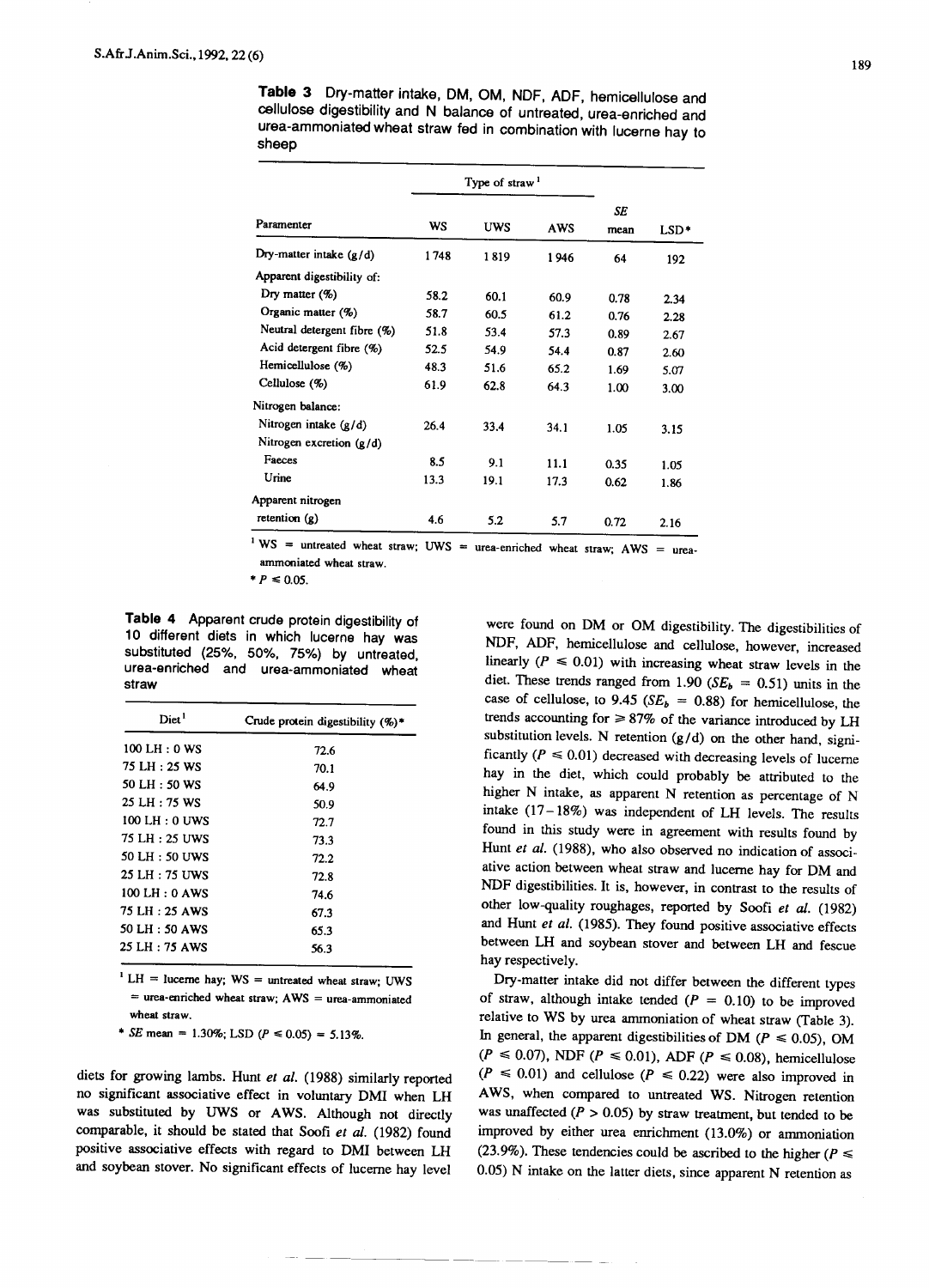percentage of N intake  $(16-17\%)$ , was similar for the different types of straw. The tendencies in this study generally accord with results by Cloete *et ai.* (1983) and Cloete & Kritzinger (1984), but the magnitude of the differences in the present study was markedly smaller than in previous studies. This observation could possibly be ascribed to the masking of effects due to straw treatment by the inclusion of LH in the diets evaluated in the present study.

The effect of the substitution of LH by WS, UWS or AWS on apparent CP digestibility was only significant in the case of WS and AWS (Table 4). Apparent CP digestibility linearly decreased ( $P \le 0.01$ ) by respectively 7.0 *(SE<sub>b</sub>* = 0.6) and 5.7  $(SE_b = 0.6)$  units with increasing amounts of WS and AWS in the diet. These trends accounted for respectively 88% and 94% of the variance associated with the substitution of LH by WS or AWS. In the case of UWS, no significant effect of substitution level was found. This lack of a decline in CP digestibility was cancelled by a higher nitrogen excretion level in the urine of sheep on this diet (Table 3), thus resulting in no advantage in favour of UWS in the apparent N-balance results (Table 2). Cloete & Kritzinger (1984) similarly found a significant  $(P \leq$ 0.01) higher CP digestibility with urea-supplemented wheat straw in comparison to untreated and ammoniated wheat straw. In their study, the advantage due to higher N digestibility results was also cancelled by increased urinary-N losses.

## Degradability study

Statistical appraisal of the results of the OM-degradability study suggested that level of lucerne hay and type of straw interacted  $(P \le 0.01)$  for most of the depended variables and

results were therefore given in terms of the different diets (nine diets in which LH was substituted by WS, UWS and AWS with LH *per se* as reference) (Table 5). The non-linear parameters (a, band c) as well as the effective degradation *(P* at  $k = 0.02/h$  and  $k = 0.05/h$ ) differed significantly  $(P \leq$ 0.05) between diets. The solubility at time zero (a) declined linearly  $(P \le 0.03)$ , while the potential degradability of the insoluble fraction (b) increased linearly  $(P \le 0.01)$ , with increasing levels of the differently treated straw in the diets. A quadratic response ( $P \le 0.01$ ) was also observed in the case of a (for WS and AWS) and b (for WS). The rate constant  $(c)$ declined linearly  $(P \le 0.001)$  with increasing amounts of straw in the diet, while a quadratic response  $(P \le 0.02)$  was found with (AWS and UWS), which indicated that with an increasing amount of lucerne hay, the diet was degraded more rapidly. The effective degradation *(P)* decreased linearly  $(R^2 > 0.81)$ with a decline in lucerne hay in the diet, suggesting that increased wheat straw levels in the diet suppressed OM fermentation. In the case of LH substitution by AWS, a quadratic response  $(P \le 0.01)$  was also obtained, suggesting some associative action. The lack of a quadratic response with OM degradability in case of the UWS and WS substituted diets indicated that no associative effects occurred as was found for apparant OM digestibility (Table 2). Results of the 100% lucerne hay diet *per se,* were in agreement with the results obtained with the substituted diets and indicated a higher soluble fraction (a), lower potential degradable fraction (b), more rapid degradation (c) and higher effective degradation (P) than the substituted diets. The improved OM degradation with increasing levels of lucerne hay in the diet corresponds well

**Table 5** Organic matter degradability of 10 differently combined diets in which lucerne hay was substituted by untreated, ureaenriched and urea-ammoniated wheat straw as estimated by the model of 0rskov & McDonald (1979)

|                      |              | Non-linear parameters <sup>1</sup> |             | Effective degradation <sup>2</sup> (%)<br>at fractional outflow rate of |        |  |
|----------------------|--------------|------------------------------------|-------------|-------------------------------------------------------------------------|--------|--|
| Diet <sup>3</sup>    | $\mathbf{a}$ | b                                  | $\mathbf c$ | 0.02/h                                                                  | 0.05/h |  |
| 100 LH <sup>4</sup>  | 29.4         | 40.5                               | 0.153       | 65.1                                                                    | 59.7   |  |
| 75 LH: 25 WS         | 24.6         | 43.1                               | 0.114       | 61.2                                                                    | 54.4   |  |
| 50 LH: 50 WS         | 25.7         | 40.0                               | 0.075       | 57.1                                                                    | 49.5   |  |
| 25 LH: 75 WS         | 19.3         | 49.0                               | 0.051       | 54.5                                                                    | 44.0   |  |
| 75 LH: 25 UWS        | 25.6         | 44.1                               | 0.117       | 63.2                                                                    | 56.4   |  |
| 50 LH: 50 UWS        | 25.4         | 45.5                               | 0.059       | 59.3                                                                    | 49.9   |  |
| 25 LH: 75 UWS        | 23.3         | 50.1                               | 0.045       | 57.9                                                                    | 46.9   |  |
| 75 LH: 25 AWS        | 28.8         | 43.6                               | 0.117       | 65.9                                                                    | 59.2   |  |
| 50 LH: 50 AWS        | 20.3         | 50.8                               | 0.068       | 59.5                                                                    | 49.5   |  |
| 25 LH: 75 AWS        | 17.6         | 61.2                               | 0.049       | 60.8                                                                    | 47.7   |  |
| SE                   | 0.69         | 1.31                               | 0.005       | 0.69                                                                    | 0.69   |  |
| LSD ( $P \le 0.05$ ) | 1.98         | 3.73                               | 0.014       | 1.97                                                                    | 1.97   |  |

<sup>1</sup> Calculated by the iterative least-squares procedures fitting the model

 $p = a + b(1 - e^{-ct}).$ 

<sup>2</sup> Calculated by the equation 
$$
P = a + \frac{bc}{c+k}
$$
 for  $k = 0.02$ ,  $k = 0.05$ .

 $3$  LH = lucerne hay; WS = untreated wheat straw; UWS = urea-enriched wheat straw; AWS = urea-ammoniated wheat straw.

<sup>4</sup> Diet excluded from statistical analysis.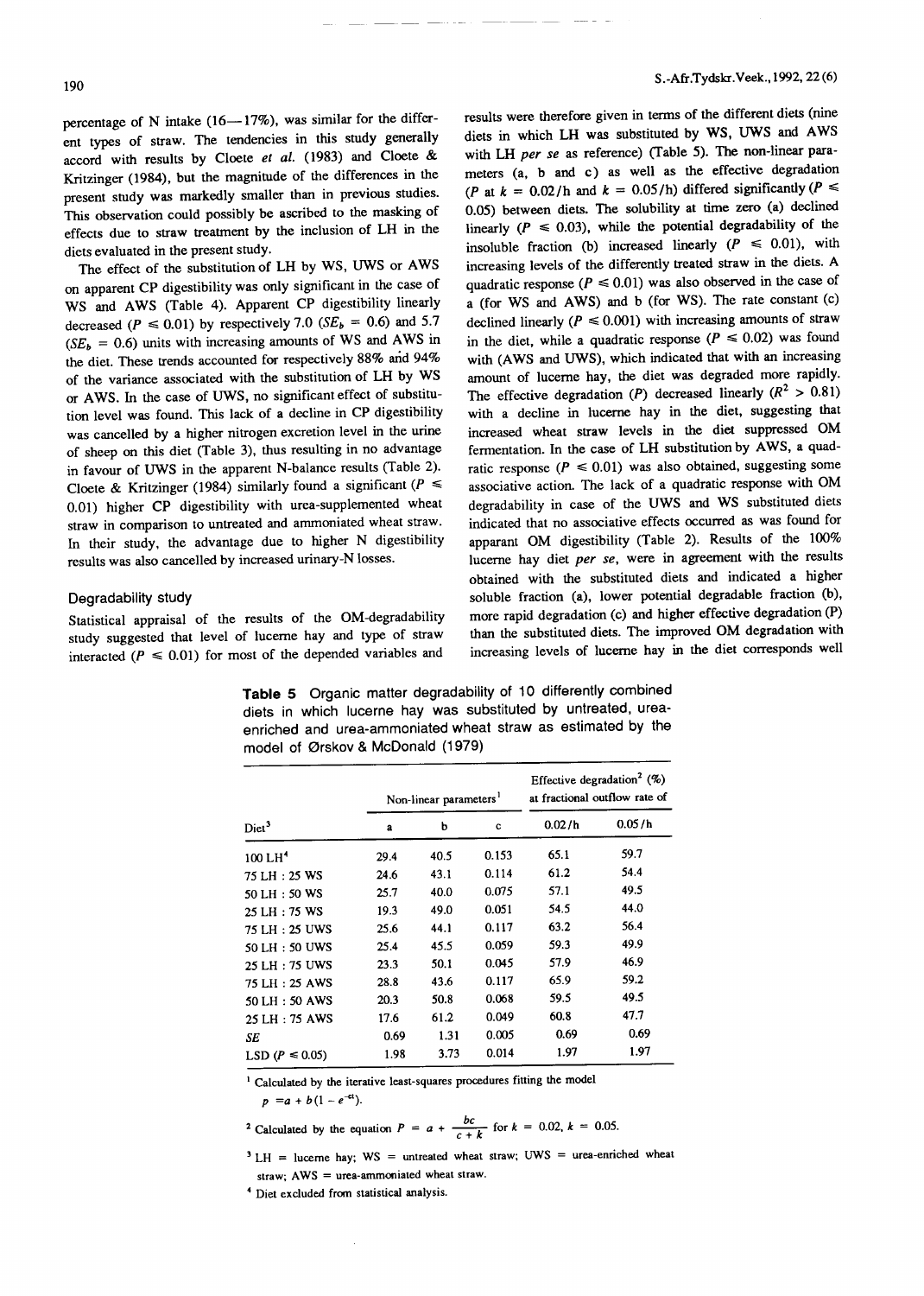with results reported by Ndlovu & Buchanan-Smith (1985), who also found increased rates of DM disappearance when brome grass, barley straw and corncobs were supplemented  $\frac{1}{2}$  brown  $\frac{1}{2}$  straw and corncobs were supplemented with lucerne hay. 0rskov *el ai.* (1980) related the potential DM ment of roughages to OM degradability. In our study, mea **The degradability figures on the respective diets were highly** correlated with mean DM-intake figures  $(r = 0.92; n = 10)$ . These results appear to implicate that DM intake on diet high in wheat straw was restricted by a low degradability potential, with the possible exception of the diets containing AWS.

## Rate of passage

Results of the rumen outflow study are presented in Table 6.

**Table 6** Mean retention time and outflow rates from the rumen of 10 differently combined diets in which lucerne hay was substituted by untreated, urea-enriched and urea-ammoniated wheat straw as estimated by the equation of Pienaar & Roux (1984)

| Text component              | Mean retention<br>time (h) | Mean outflow<br>rate (h) |  |  |
|-----------------------------|----------------------------|--------------------------|--|--|
| Level of lucerne hay:       |                            |                          |  |  |
| 100%                        | 53.50                      | 0.019                    |  |  |
| 75%                         | 57.30                      | 0.018                    |  |  |
| 50%                         | 57.60                      | 0.018                    |  |  |
| 25%                         | 58.70                      | 0.017                    |  |  |
| SE                          | 2.30                       | 0.0007                   |  |  |
| LSD ( $P \le 0.05$ )        | 6.64                       | 0.002                    |  |  |
| Type of straw: <sup>1</sup> |                            |                          |  |  |
| WS                          | 59.70                      | 0.017                    |  |  |
| <b>UWS</b>                  | 57.50                      | 0.018                    |  |  |
| AWS                         | 53.20                      | 0.019                    |  |  |
| SE                          | 1.90                       | 0.0007                   |  |  |
| LSD ( $P \le 0.05$ )        | 5.82                       | 0.0019                   |  |  |

 $1 WS$  = untreated wheat straw; UWS = urea-enriched wheat straw;  $AWS =$  urea-ammoniated wheat straw.

Level of lucerne hay had no significant influence on outflow rate as well as retention time, although retention time tended (P  $\leq$  0.12) to increase as LH was substituted by increasing amounts of wheat straw. Ndlovu & Buckhanan-Smith (1985) reported that the rumen retention time of barley straw was unaffected by LH supplementation, while it was reduced when corncobs were treated similarly. Low DM-intake levels on diets high in wheat straw (Table 2) could be attributed to a decreasing tendency in rumen outflow rates, although it appeared to be less important than DM degradability. Type of straw, however, significantly  $(P \le 0.05)$  affected retention time, which was significantly shorter for ammoniated wheat straw compared to untreated wheat straw. These results accorded with those published by Oji *el ai.* (1979). Baumgardt *el al.* (1976) related the potential intake of low-quality roughages to physical factors. This study supports the contention that ammoniation beneficially influences DM intake through a reduction in rumen retention time (Tables 3 & 6).

## Rumen parameters

Ruminal pH values of sheep on the different diets are presented graphically in Figure 1. The pH of the rumen contents varied within the range of 6.27 and 6.85 on the diets, and there was a tendency for pH to increase on diets containing higher levels of wheat straw. The UWS diets maintained a higher pH than WS or AWS diets throughout. The pH generally followed a linear response  $(P \le 0.01)$  with increasing levels of straw. The regression coefficients ranged from 0.052  $(SE_b = 0.02; P \le 0.05)$  units in the case of WS to 0.14  $(SE_b = 0.02; P \le 0.05)$ 0.02;  $P \le 0.01$ ) in the case of UWS. These trends accounted for  $\geq 68\%$  of the variance associated with the substitution of LH. The lower pH found on the diets high in LH was probably an indication of increased fermentation (Weidemeier *el ai.,* 1983), while the higher pH on the UWS diet and 50% and 75% AWS diets could possibly be ascribed to the effect of  $NH<sub>3</sub>$  on rumen pH. The higher fermentation rate on diets high in LH was largely confirmed by the DM-degradability study (Table 5). The reduction in total VFA concentration (Figure 3) could also have led to the increase in pH (Kaufmann, 1977).

Type of straw and level of lucerne hay interacted  $(P \le 0.01)$ in the case of rumen  $NH<sub>3</sub>-N$  concentration and the results a therefore presented separately in Figure 2. Rumen  $NH<sub>3</sub>$ concentration declined linearly by respectively 5.3 and 6.7 *(R<sup>2</sup>*  $\geq 0.93$ ; *SE<sub>b</sub>* = 1.2;  $P \leq 0.01$ ) mg NH<sub>3</sub>-N/100 ml rumen flu with decreasing levels of LH where it was substituted by WS or AWS. In the case of UWS, a quadratic response curve was associated with 99.7% of the variation introduced by LH substitution level. Higher levels of rumen ammonia-N concentrations were maintained in the case of AWS than with WS. These results were in accordance with the N intakes found with different levels of lucerne hay substitution and types of straw (see Tables 2 & 3), except when LH was substituted by UWS. The quadratic response curve in this case could be ascribed to the readily available NPN provided by the urea included in this diet, in combination with NH3-N provided by the degradation



Figure 1 Ruminal pH of sheep which received diets in which lucerne hay was gradually substituted by unprocessed, ureaenriched and urea-ammoniated wheat straw.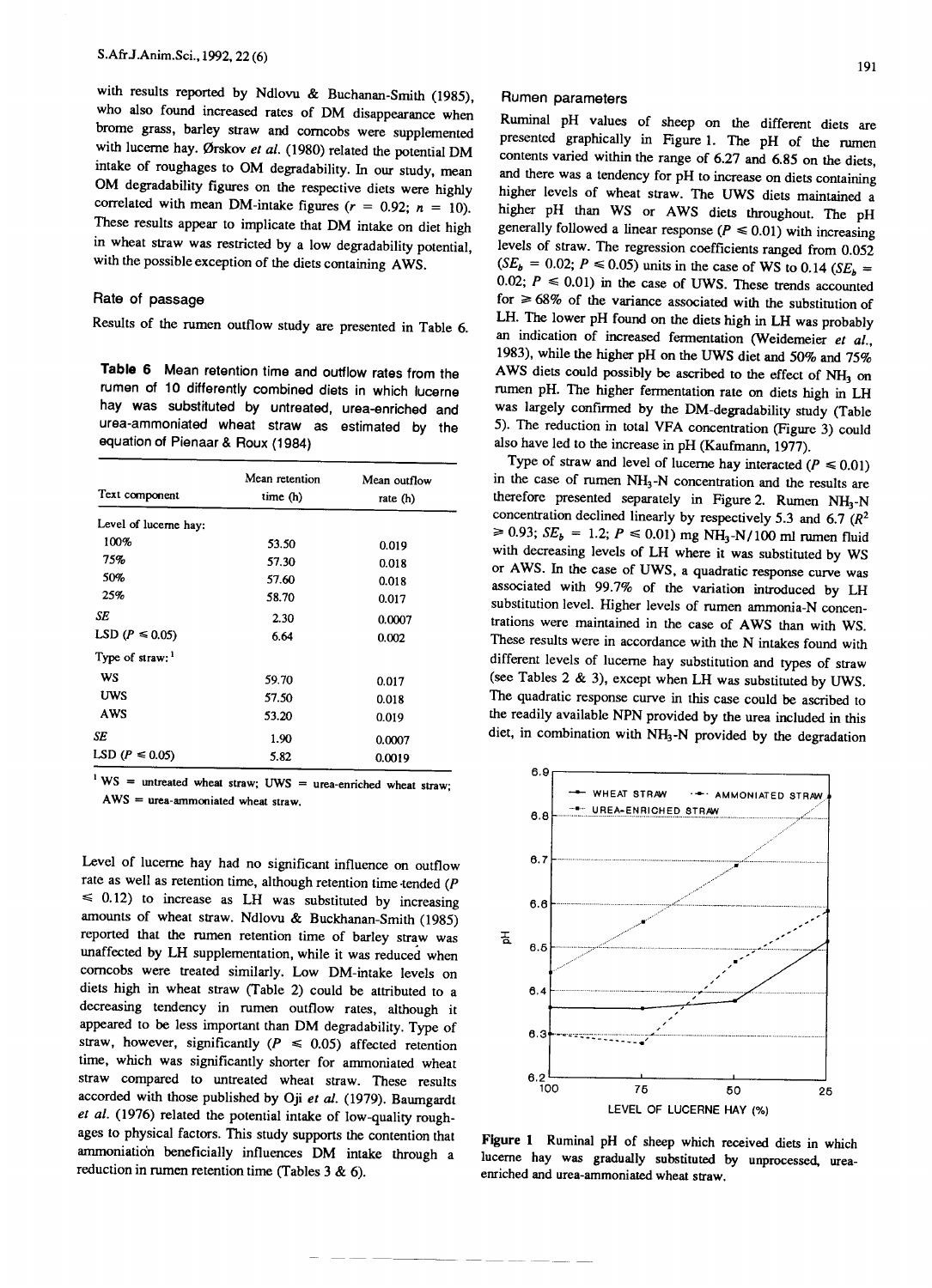

Figure 2 Ruminal ammonia nitrogen concentrations of sheep which received diets in which lucerne hay was gradually substituted by unprocessed, urea-enriched and urea-ammoniated wheat straw.



Figure 3 Ruminal volatile fatty acid concentrations of sheep on differently combined diets in which lucerne hay was gradually miletenity complete these in which identified and urea-gramoniated westituted t

of CP in LH. Rumen  $NH<sub>3</sub>-N$  levels may be influenced by several other factors like total CP intake, OM digestibility and outflow rate (Roffler & Satter, 1975a; 1975b). Rumen NH3-N concentration was, however, in excess of the minimum require $m_{\text{tot}}$  of  $5-8$  mg NH<sub>3</sub>-N<sub>11</sub> M<sub>3</sub>/0 ml rumon fluid proposed by  $5-8$ ment of  $3 - 8$  mg  $1973 - 1970$  in Satter & Roffler (1977) on all diets.<br>No specific tendency in acetate: propionate ratio, as well as

in percentage of individual volatile fatty acid (VFA) concen-In percentage of marvious volume rate, and  $\tau$ rations in relation to total varied between account to between 2.5: 1 and ratio of acetic acid: propionic acid varied between  $3.5:1$  and  $3.7:1$ , which was within the normal range for high-roughage diets (Ruckebush & Thivend, 1980). Due to the lack of differences in individual VFA concentration ratios, results are presented only in terms of total VFA concentrations.

presented only in terms of total VFA concentrations.  $T_{\text{eff}}$  and  $T_{\text{eff}}$  of level of LH substitution and straw type on  $T_{\text{eff}}$ total VFA concentration are graphically illustrated in Figure 3.<br>The effects of type of straw and substitution level interacted (P  $\leq 0.01$ ), but the substitution of LH resulted in a linear decline in VFA concentration regardless of type of straw. These trends  $\eta$  VFA concentration regardless of type of straw. These trees anged between  $-1.63$  (SE<sub>b</sub> = 0.36;  $P \le 0.01$ ) mmol total<br> $P = 0.58$  *(SE<sub>b</sub>* = 0.53) *P S*  $P = 0.58$ VFA/100 ml rumen fluid in the case of WS to  $-2.52$  *(SE<sub>b</sub>* = 0.38;  $P \le 0.01$ ) in the case of AWS, and accounted for  $\ge 78\%$ of the variation introduced by LH substitution level. The higher VFA concentrations found on the diets high in LH may be ascribed to the higher fermentation rate (Weidemeier *et ai.,* 1983).This is clearly confirmed by the degradability study (Table 5). The tendency towards a lower total VFA concentration found on the 50% and 75% AWS diets, on the other hand, could be ascribed to the shorter retention time in the rumen (Table 6), and the enhancement of VFA utilization by ruminal micro-organisms (Leng, 1982; Brandt & Klopfenstein, 1986b). The VFA concentrations on the diets high in LH were, however, higher than the normal range  $(6-12 \text{ mmol}/100 \text{ ml})$ ; Ruckenbusch & Thivend, 1980), while levels on the diets high in straw accorded with normal values.

## **Conclusions**

No significant positive associative affects for LH with UWS and AWS on DM intake, digestibility, nitrogen balance, OM degradability (in the case of WS and UWS), rumen retention time and VFA concentrations were found. A significant  $(P \leq$ 0.01) positive associative affect was observed for OM degradability in the case of AWS, while a tendency  $(P \le 0.09)$  towards positive associative action also occurred for DM intake. There were suggestions that an increased retention time in the rumen limited DM intake on diets containing WS relative to those including AWS. The degradation of OM decreased markedly with increasing levels of WS and UWS, implicating that the lower DM intake of diets containing high levels of wheat straw was associated with reduced rumen fermentation levels. This contention was supported by tendencies in ruminal pH levels and VFA concentrations.

#### **AcknOWledgements**

Mrs Joan Collier and other personnel of the Animal Nutrition Laboratory at the Animal and Dairy Science Research Institute, Irene are thanked for the determination of volatile fatty acids and ruminal ammonia-N concentrations. The authors also thank the Elsenburg Animal Production Laboratory personnel for chemical analyses and Mr P. Adams and Mr. S Adams for feeding and care of the animals.

#### **References**

- AOAC, 1984. Official methods of analysis. Association of Official Analytical Chemists, Washington DC.
- BAUMGARDT, BR, KRABILL, L.F., GROBBLE, J. & WANGENESS, J., 1976. Estimation feed intake for cattle, sheep and swine. In: Animal Nutrient Requirements and Computerisation of diets. Ed. Fonesbeck, P.V., Logan Utah 84322, USA.